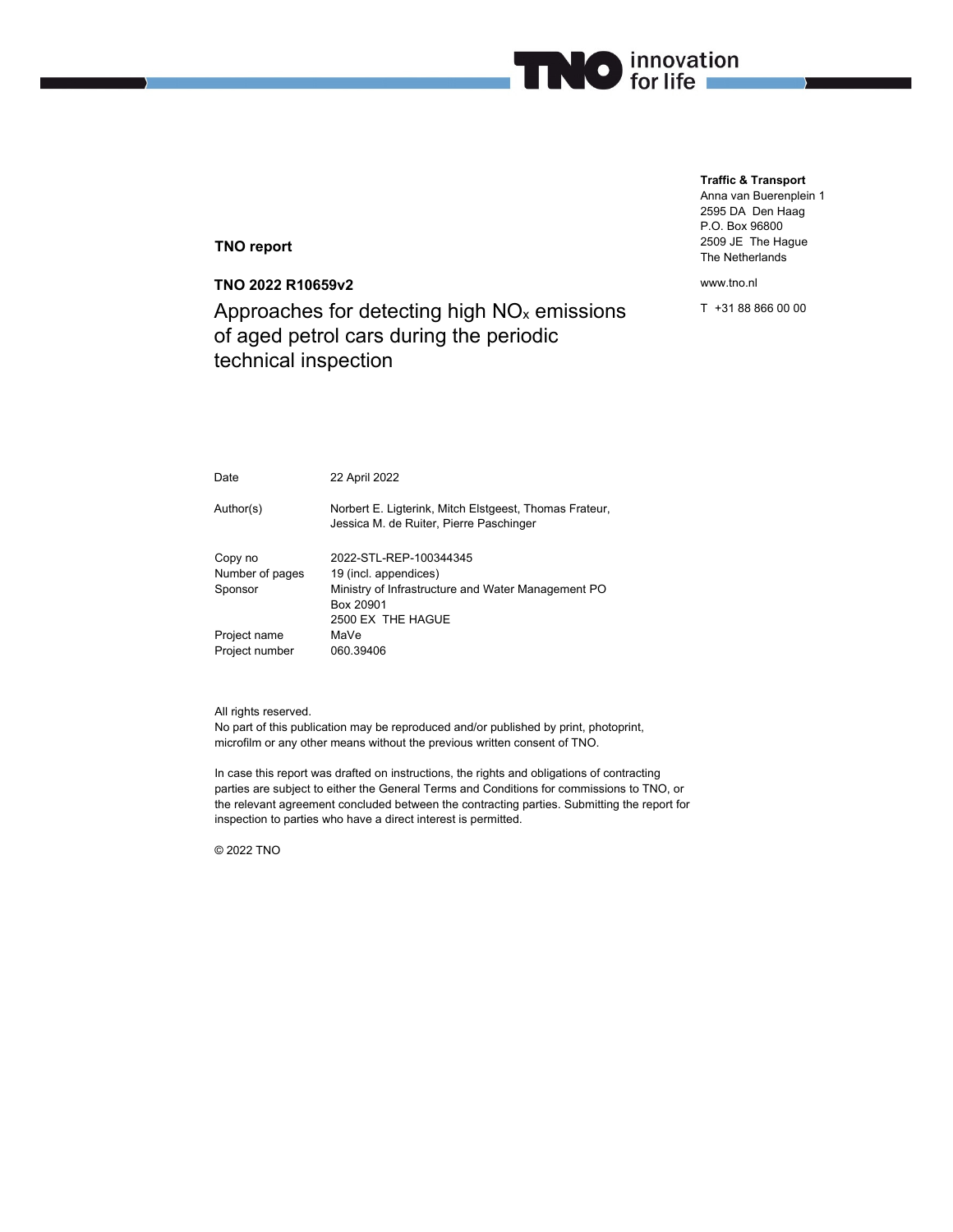# Summary

Emission tests in earlier TNO studies show that a small group (6%) of petrol passenger cars, with a malfunctioning three-way catalytic converter, account for a large proportion (36%) of the total  $NO<sub>x</sub>$  emissions of passenger cars.  $NO<sub>x</sub>$  emissions in vehicles with a defective three-way catalytic converter can increase by a factor of 10 or more relative to well-functioning vehicles. The current tests in the Dutch periodic technical inspection (PTI) fail to effectively detect such defects in petrol vehicles. As a result, vehicles with a malfunctioning three-way catalytic converter remain in use, resulting in high  $NO<sub>x</sub>$  emissions.

This problem will persist for the coming years because no adjustments are foreseen in the legislation that governs the PTI. In 2030, the total additional  $NO<sub>x</sub>$  emissions from defective petrol passenger cars are estimated at 3 kton, or about 22% of the total  $NO<sub>x</sub>$  emissions from passenger cars.

Detecting defective three-way catalytic converters in petrol cars is more difficult than detecting defective particulate filters in diesel cars. Emissions from petrol engines show large variations in normal use, so there is no simple limit to be set for properly functioning systems. The high NOx emissions seem to be related to the regulation of the catalytic converter and the lambda sensor. The limit in the current PTI test, in which the lambda value must not exceed 1.03, is too broad to be able to detect these problems. This is confirmed by an earlier TNO study in which several vehicles with high to very high emissions did not fail the PTI test. The problem is further exacerbated by the fact that emission measurements are no longer carried out in the PTI if the European On-Board Diagnostics (OBD) procedure is successfully completed, and no emission-related faults are found. Since there are indications that OBD systems of cars are (partially) switched off after 100,000 kilometres, it is questionable whether this is a reliable component for the PTI checks in older vehicles.

Some new tests to detect malfunctioning three-way catalytic converters are discussed in this report. One possibility is to tighten the limit of the lambda value of the PTI emission test. An additional test of the mounted lambda sensor can also detect problems related to the control of the three-way catalytic converter. Both options require minimal development. An additional cold start test during the PTI is also an option for detecting defective three-way catalytic converters. A well-functioning three-way catalytic converter significantly reduces emissions within 20 seconds. For a targeted cold start test in the PTI, however, further developments are necessary.

In order to detect major defects in older vehicles, a one-off comprehensive inspection of a vehicle with more than 160,000 km may be an effective option. This mileage threshold is related to the European durability requirements. This is the period during which the manufacturer must ensure that a well-maintained vehicle in its original state continues to function properly. Market surveillance of the functioning of the OBD and the quality of replacement parts can also help.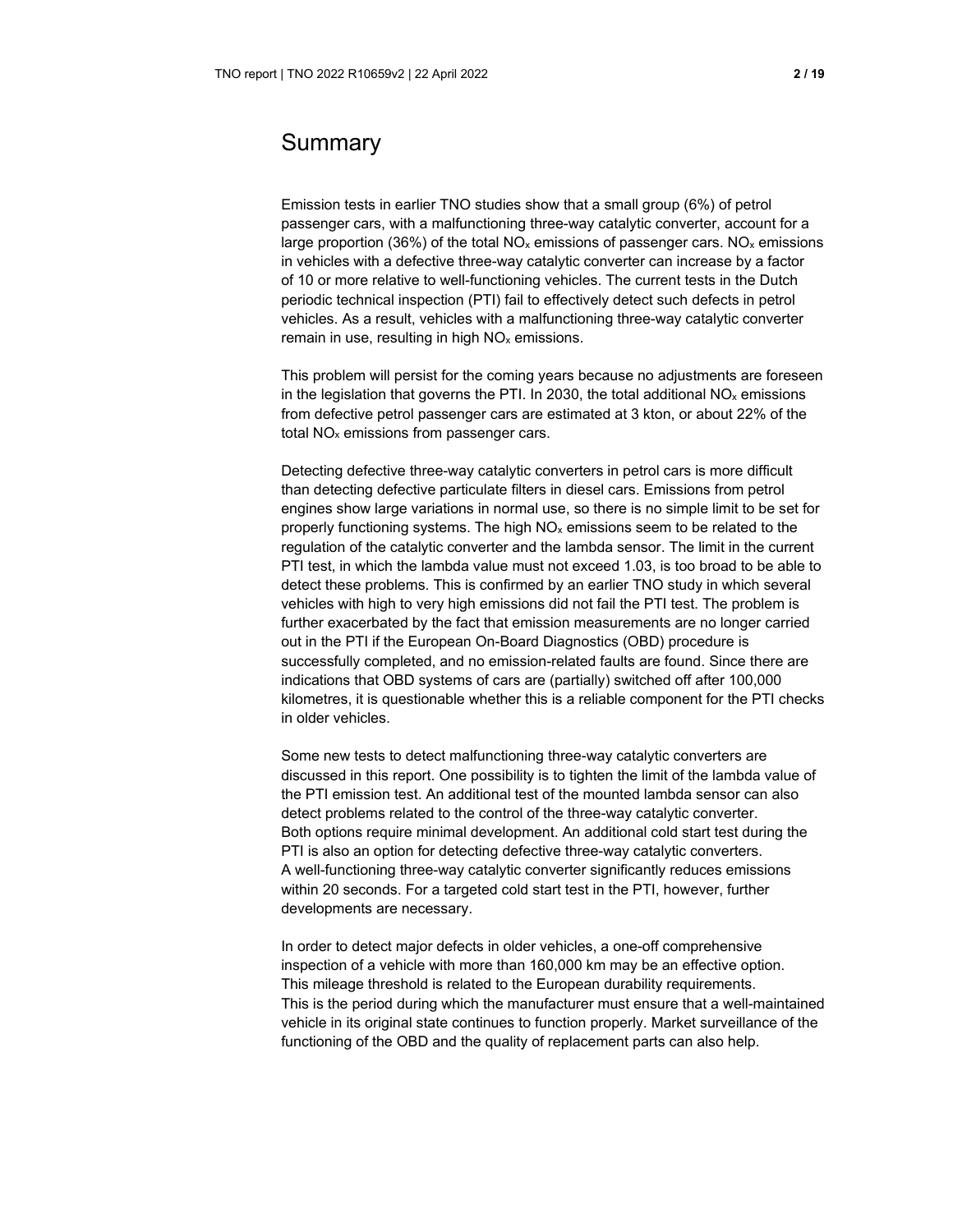In order to be able to use statistical data to detect defects, PTI and other test results will have to be collected. PTI and other test results should be collected in a centralised database. Demonstrating the feasibility and exact savings potential of these solutions requires a follow-up study.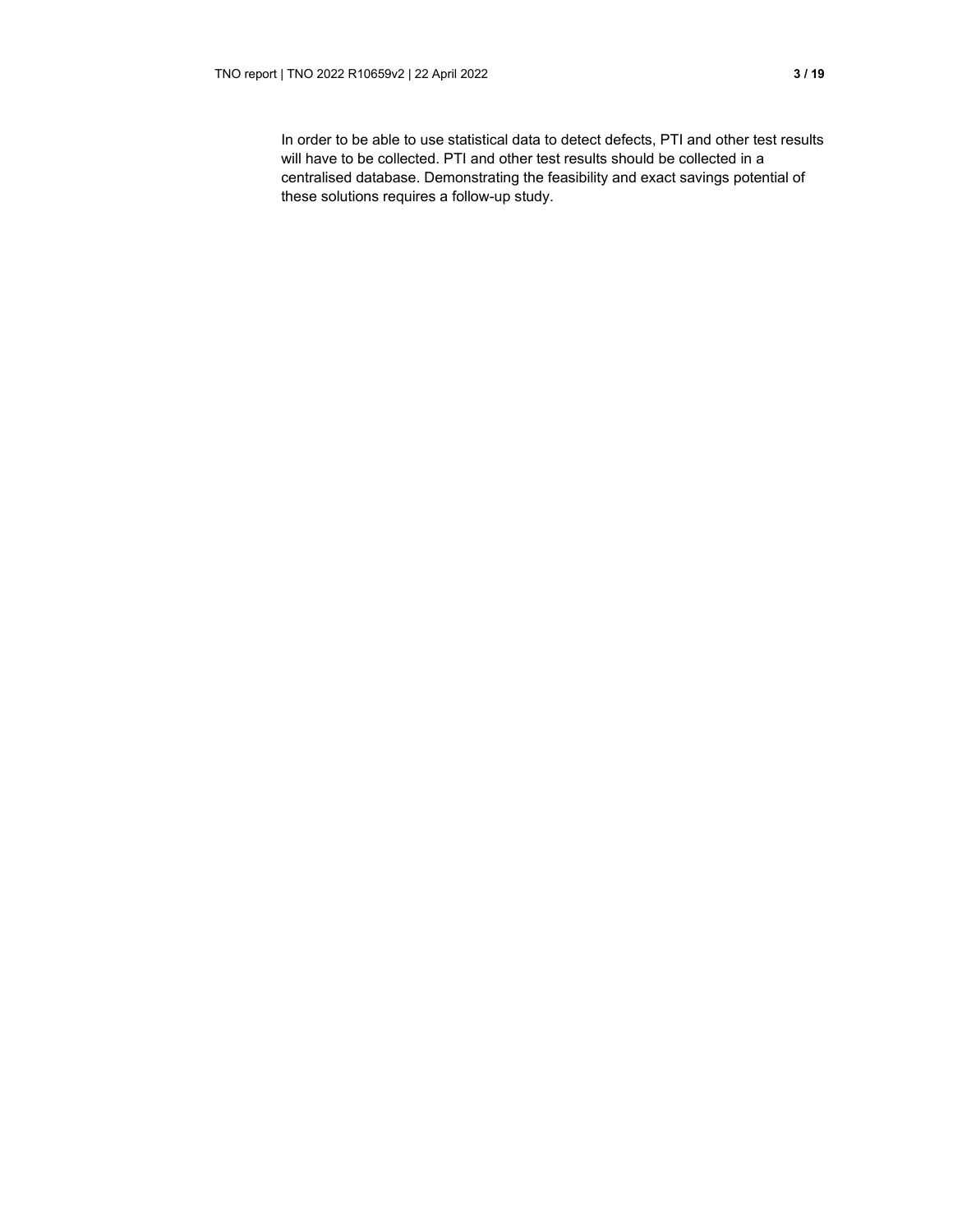| 1              |                                                                 |  |
|----------------|-----------------------------------------------------------------|--|
| $\overline{2}$ |                                                                 |  |
| 2.1            | Elevated NOx emissions from petrol cars until 2030 and beyond 6 |  |
| 3              |                                                                 |  |
| 3.1            |                                                                 |  |
| 3.2            |                                                                 |  |
| 3.3            |                                                                 |  |
| 3.4            |                                                                 |  |
| 3.5            |                                                                 |  |
| 3.6            |                                                                 |  |
| 3.7            |                                                                 |  |
| 4              |                                                                 |  |
| 4.1            |                                                                 |  |
| 4.2            |                                                                 |  |
| 4.3            |                                                                 |  |
| 4.4            |                                                                 |  |
| 4.5            |                                                                 |  |
| 5              |                                                                 |  |
| 5.1            |                                                                 |  |
| 5.2            |                                                                 |  |
| 5.3            |                                                                 |  |
| 5.4            |                                                                 |  |
| 5.5            |                                                                 |  |
| 5.6            |                                                                 |  |
| 5.7            |                                                                 |  |
| 5.8            |                                                                 |  |
| 6              |                                                                 |  |
| 7              |                                                                 |  |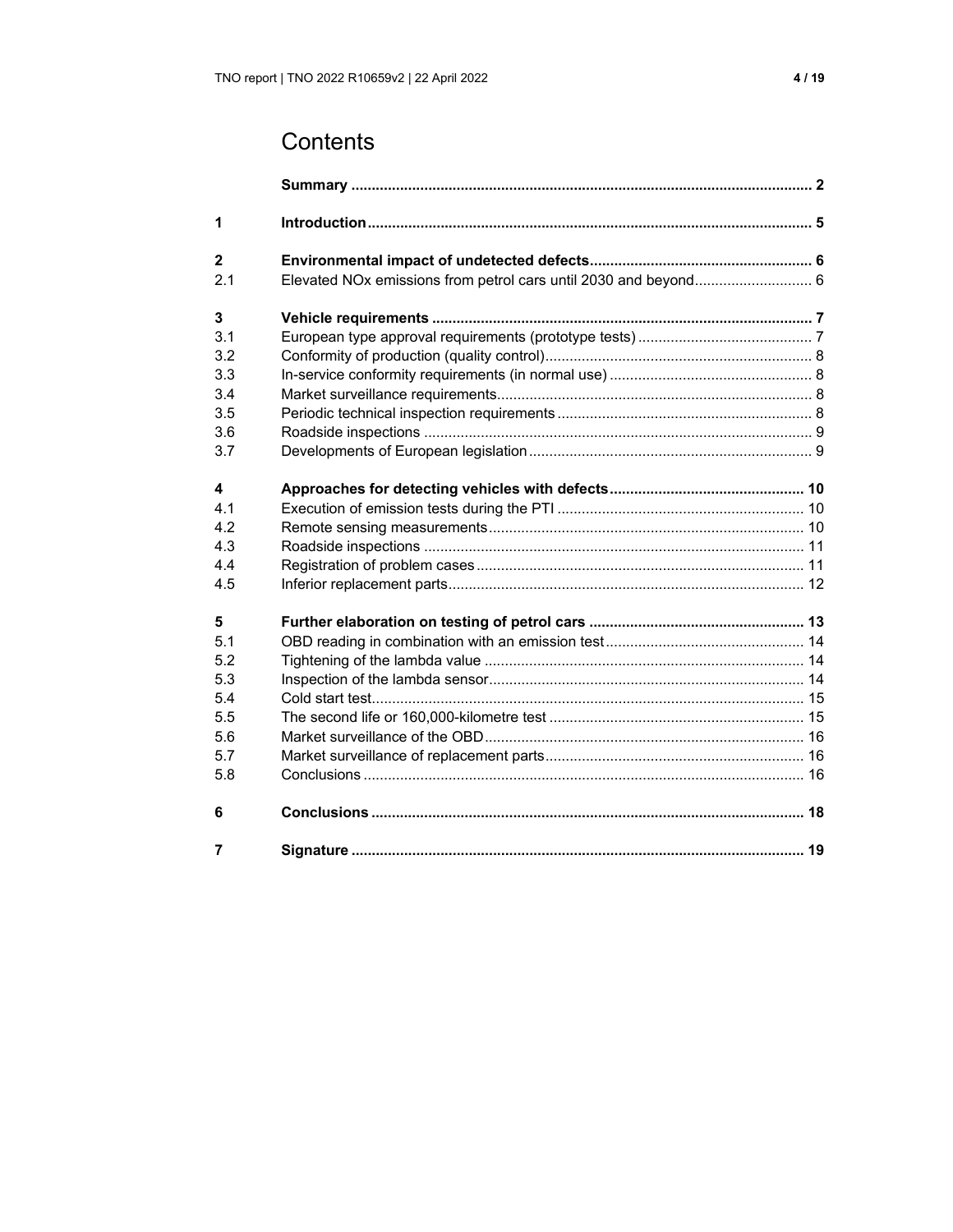# 1 Introduction

Emission tests in earlier TNO studies show that a small group (6%) of petrol vehicles, with a malfunctioning three-way catalytic converter, account for a large proportion (36%) of the total NOx emissions of passenger cars*<sup>1</sup>*,*<sup>2</sup>*. In a letter to the Dutch lower chamber of parliament the minister of infrastructure and water management stated the following: "In order to determine which approach is effective in detecting and tackling this problem, further research is required into what a possible test could look like and at what cost and when it could be carried out. I will have this mapped out in the near future and will then inform your House of the results"*<sup>3</sup>*. As a result of this, TNO was requested to investigate the possibilities of tackling the elevated  $NO<sub>x</sub>$  emissions of petrol passenger cars. TNO was specifically asked to investigate possible practical solutions for addressing this group of vehicles.

Correctly functioning emission after-treatment technology on modern vehicles reduces the emission of harmful substances by 90% up to more than 99%. Defects in these emission control systems therefore can lead to substantial increases in emissions. As a result, a small proportion (1% to 10%) of vehicles with defects can lead to a doubling of total  $NO<sub>x</sub>$  emissions. Emission reduction technologies include: the three-way catalytic converter equipped to petrol cars, as introduced from 1992, the particulate filter on diesel cars as introduced from 2009 and the SCR catalytic converter on diesel cars from 2018. The proper functioning of these systems is essential for low emissions of harmful pollutants.

The Dutch vehicle regulation ("*Regeling Voertuigen*") stipulates that petrol passenger cars from 1992 and petrol commercial vehicles from 1994, which are equipped with an emission control system consisting of a catalytic converter and a lambda sensor, must function correctly. Its proper functioning is assessed by the carbon monoxide content of the exhaust gases and by an air-fuel ratio calculated on the basis of the composition of the exhaust gases. For petrol passenger cars with a permitted mass not exceeding 3,500 kg that were put into service after 31 December 2005, the On-Board Control system is read out instead of an emission test on the exhaust.*<sup>4</sup>*

In practice, however, it appears to be difficult to rely on this approach. None of the petrol vehicles found in the TNO study with high to very high  $NO<sub>x</sub>$  emissions were rejected according to the requirements of the *Regeling Voertuigen*. Even a major service at a garage did not lead to a reduction in emissions in most cases. Only specific repairs, at the request of TNO, proved to be partially effective. The tests in the periodic technical inspection (PTI), and the alternative in the form of checking the European On-Board Diagnostic (OBD) system, were not effective. In the context of the development of new European emission legislation, it has also been concluded that the OBD in Europe serves only serves its purpose, of the prevention and repair of emission-increasing defects, to a limited extent.

*<sup>1</sup>* On road emissions of 38 petrol vehicles with high mileages, TNO rapport 2020 R11883.

*<sup>2</sup>* Emissions of twelve petrol vehicles with high mileages, TNO rapport 2018 R11114.

*<sup>3</sup>* Tweede Kamer, Kamerstukken II 2020/2021, 31 209, nr. 227.

*<sup>4</sup>* Regeling voertuigen: https://wetten.overheid.nl/BWBR0025798/2022-01-01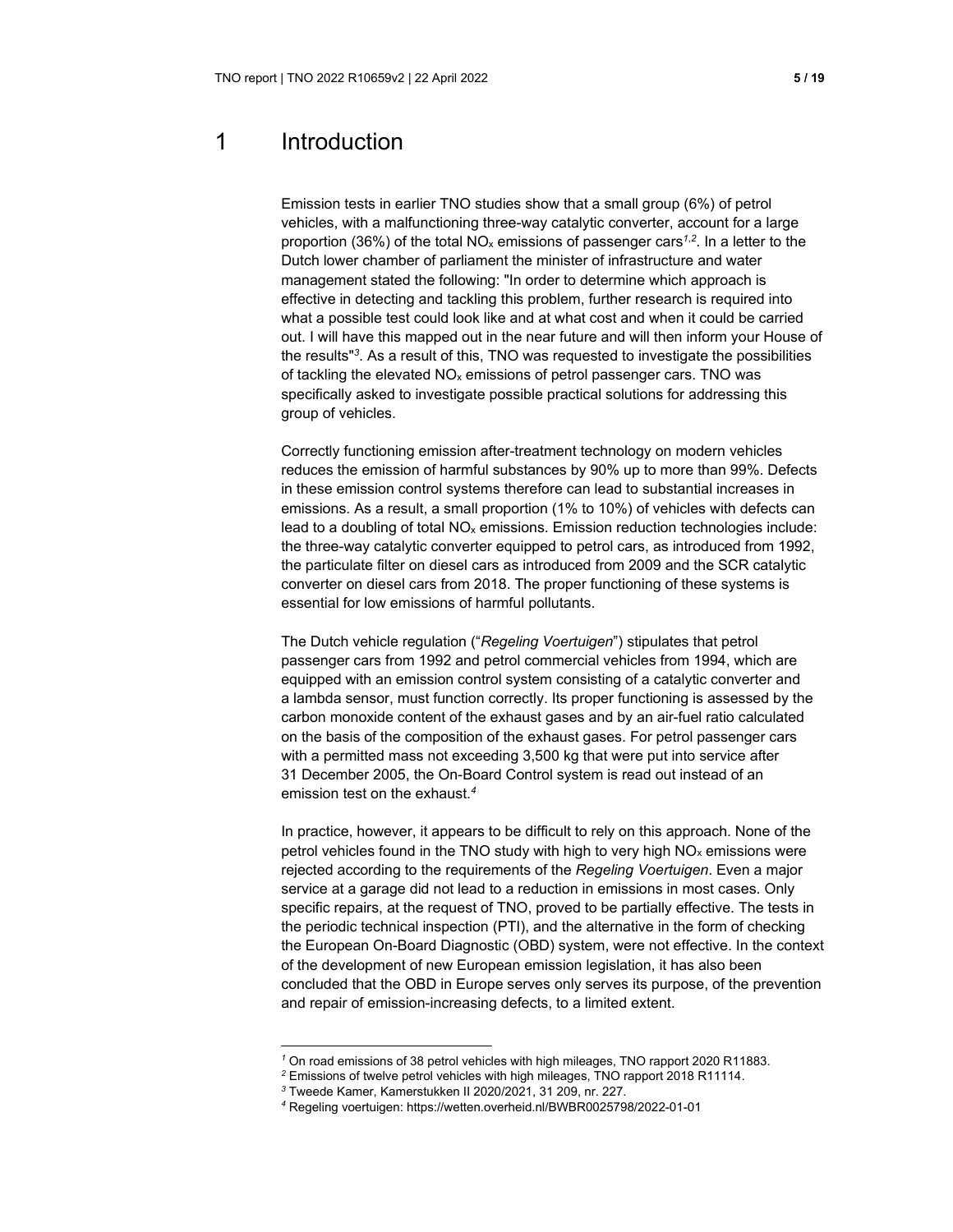# 2 Environmental impact of undetected defects

The effects of the ageing of petrol vehicles and the defects that accompany it led to a substantial increase in  $NO<sub>x</sub>$  emissions. Most petrol cars have typical  $NO<sub>x</sub>$ emissions of 100 mg/km or less, depending on their use and age. Due to defects, this can increase to 1000 mg/km or more. Several vehicles have been measured with an increase of 200 mg/km to 400 mg/km. It is expected that these increases will mainly occur after 150,000 kilometres driven at an age of 10 years or older. This concerns over a third of all passenger cars in the Netherlands.

TNO's research results are also confirmed by studies using remote sensing measurements. The increases in average emissions from petrol cars as they age are typically a factor of two to four*<sup>5</sup>*. A study in Flanders shows that for petrol cars and other relatively clean vehicles, a substantial part of total emissions comes from a small group with much higher than average emissions for these vehicles*<sup>6</sup>*.

# **2.1 Elevated NOx emissions from petrol cars until 2030 and beyond**

Estimates of future emissions*<sup>7</sup>* indicate that this problem will persist and will probably become relatively more pronounced as new vehicles become cleaner, vehicles stay on the road longer and vehicles drive more kilometres over their lifespan. Whereas 30 years ago a car was ready for scrapping after 10 years, today cars last almost 20 years. In the past year, the effects of ageing of petrol cars as observed for Euro-3, Euro-4, and Euro-5 have also been applied to determine the emission factors of Euro-6. As a result, for 2030 the emission factors of Euro-6 petrol cars have been adjusted from 43 mg/km in the city, 20 mg/km on rural roads and 11 mg/km on motorways, to 76, 56 and 44 mg/km respectively in 2021. This is over 1 kton of additional  $NO_x$  emissions from the newest generation of cars in addition to the large contribution of around 2 kton of  $NO<sub>x</sub>$  from older petrol cars (Euro-5 and older). It is estimated that there will probably still be several million of such vehicles in circulation in 2030. The effect of defects in Euro-5 vehicles and older has been included in the Dutch national emission reports since 2019*<sup>8</sup>*. The additional  $NO<sub>x</sub>$  emissions from undetected defects in petrol cars are expected to total about 3 kton in 2030. To put this in perspective, the total  $NO<sub>x</sub>$  emissions from mobility in 2030 are estimated to be 84.3 kton and the contribution of passenger cars alone is estimated at 13.7 kton. These additional emissions therefore make up a substantial proportion of the total emissions*<sup>9</sup>*.

*<sup>5</sup>* Study on the durability of European passenger car emission control systems utilizing remote sensing data, IVL rapport 2019 C 387, Sweden.

*<sup>6</sup>* Analysis of the 2019 Flemish remote sensing campaign, Vlaams Planbureau voor Omgeving, Brussel, 2020.

*<sup>7</sup>* Emissiefactoren wegverkeer: wijzigingen en uitbreidingen 2021, TNO rapport 2021 R11981.

*<sup>8</sup>* Emissiefactoren wegverkeer. Actualisatie 2019, TNO rapport 2019 R10825.

*<sup>9</sup>* Emissieramingen luchtverontreinigende stoffen. Rapportage bij de Klimaat- en Energieverkenning 2020, PBL 2020 publicatienummer 4211.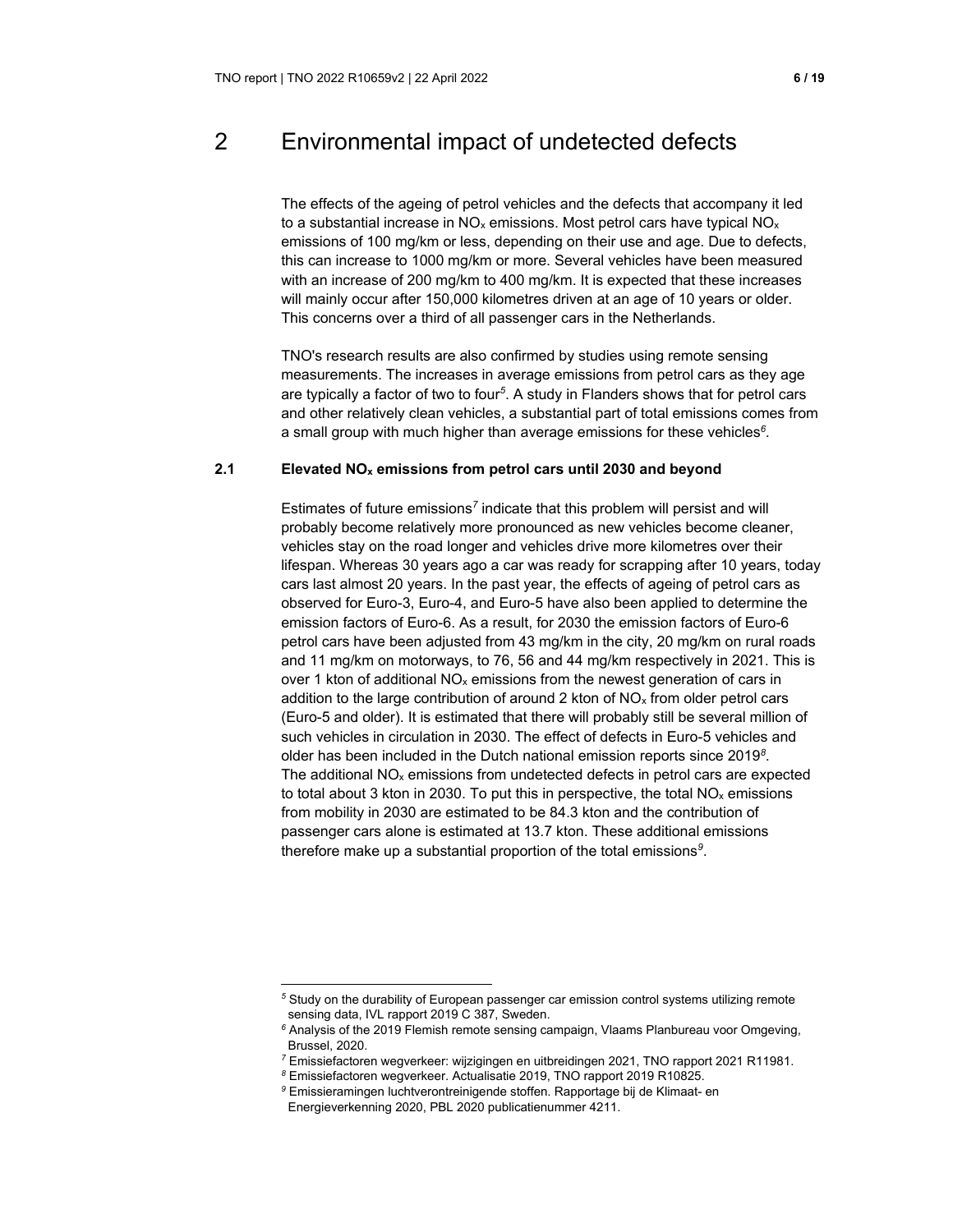# 3 Vehicle requirements

A vehicle has to meet several environmental requirements when sold, but as the vehicle ages, these requirements decrease. In 2007, Euro-5/6 legislation prescribed five years and 100,000 kilometres as the useful life for which requirements apply, while passenger cars as a rule of thumb drive more than twice as many kilometres and are in use twice as long*<sup>10</sup>*.

Beyond 100,000 kilometres, the manufacturer no longer has to check whether vehicles comply with the In-Service Conformity (ISC) requirements. For emission control technology, there is a further durability requirement that components must have an effective service life of 160,000 kilometres. With the new market surveillance applicable from 2020, this may be subject to some enforcement. Beyond 100,000 kilometres, the car manufacturer's responsibilities decrease and, after 160,000 kilometres, the manufacturer can no longer be held accountable for the car's environmental performance. There is also no control, by the type-approval authority, of the functioning of the on-board diagnostic system itself beyond 100,000 kilometres, although there is a requirement that the OBD continues to work throughout its service life. This means that there is limited control as to whether the systems, on which the PTI is largely based, still function at high mileages.



Figure 3-1: A schematic representation of the increase in emissions from gasoline cars due to various causes (TNO Report 2019 R10534). The manufacturer has less and less responsibility for these increases as mileage increases.

# **3.1 European type approval requirements (prototype tests)**

Before a vehicle is put into production, it is checked during type-approval whether a prototype of the vehicle meets the legislated requirements. The vehicles that are tested should be representative of the vehicles that will later appear on the road in larger numbers. In the type-approval procedure, there are a series of emission tests that the vehicle must comply with. The WLTP test is normative for  $CO<sub>2</sub>$  emissions and a number of air pollutants such as, PM (particulate matter), HC (hydrocarbons), and CO (carbon monoxide).

*<sup>10</sup>* Nederlandse wagenparksamenstelling 2016, TNO rapport 2016 R11872.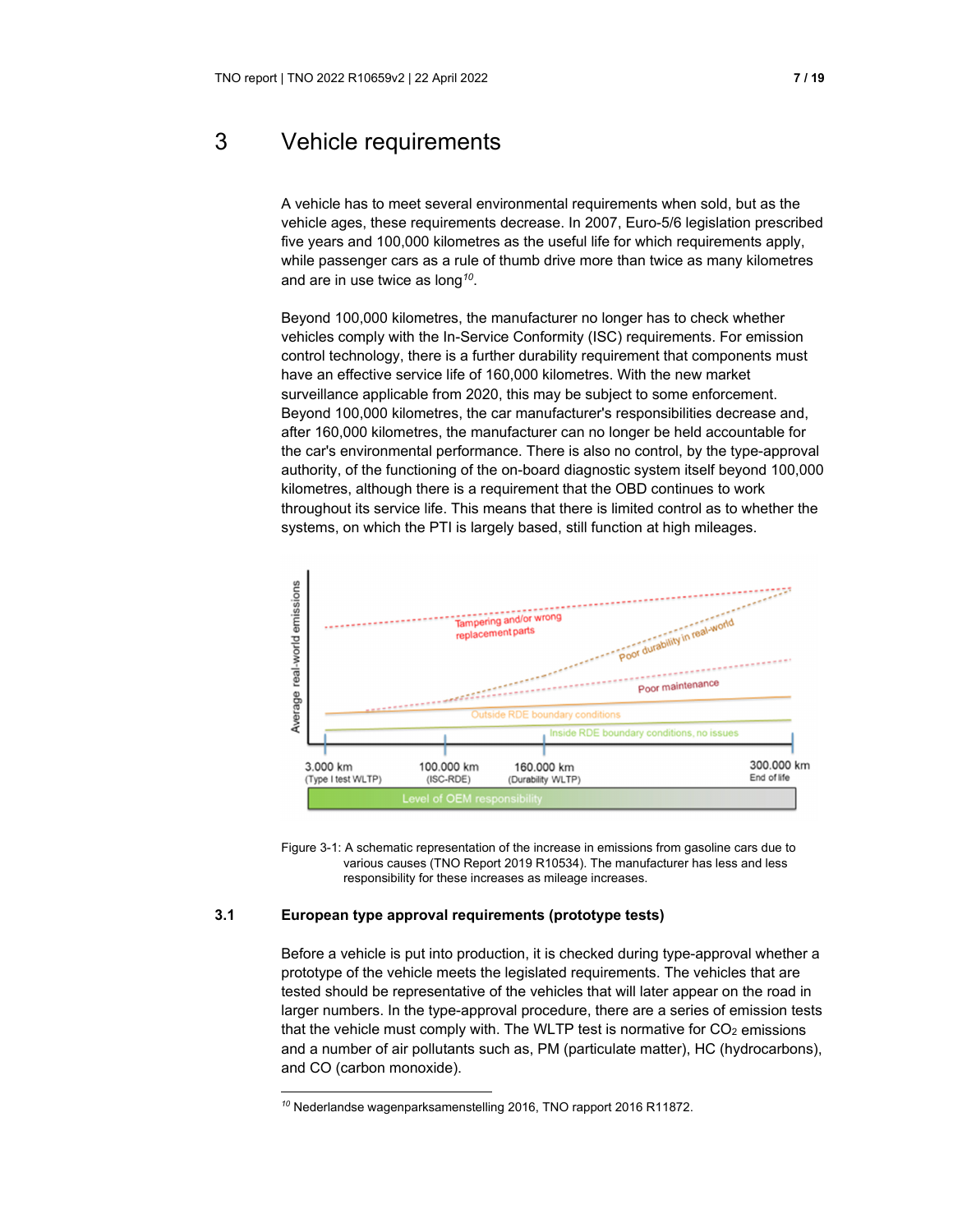The RDE test on the road is normative for  $(PN)$  particle number and  $NO<sub>x</sub>$  emission requirements. A separate WLTP low-temperature test at -7° C must ensure that no major deviations occur at low temperatures*<sup>11</sup>*.

# **3.2 Conformity of production (quality control)**

For each type of vehicle, samples must be taken from the vehicles produced to check whether they meet the emission requirements and the declared  $CO<sub>2</sub>$  values. This test programme contains by far the largest number of tests carried out on vehicles. This happens when the vehicles leave the factory and before they have been driven. These tests are intended to ensure that vehicles meet the legal requirements when they are first put on the road.

# **3.3 In-service conformity requirements (in normal use)**

A manufacturer must ensure that vehicles continue to meet type-approval requirements in normal use. This only applies to vehicles that are in original condition, have been maintained and repaired according to the manufacturer's instructions when the on-board diagnostic system indicates this and for a limited part of the actual life span. The current European requirements only apply to the useful life of passenger cars and vans, which is set at 100,000 kilometres or five years. This limits the monitoring of vehicles for their whole lifespan. It is expected that this will be increased to 200,000 to 300,000 kilometres with Euro-7 legislation. These requirements are monitored by the type-approval authority in consultation with the car manufacturer. Since 2019, the inspection of vehicles in normal use is no longer just a matter for the manufacturer. Type approval authorities, market surveillance authorities and independent parties can also test vehicles.

# **3.4 Market surveillance requirements**

In addition to checking In-Service Conformity within the framework of type approval the same emission tests have been made part of market surveillance, where independent inspection authorities check vehicles on a random basis. This check goes beyond the formal requirements of the type-approval. These checks also include any modifications to vehicles and possible manipulation software from the manufacturer for new vehicles.

#### **3.5 Periodic technical inspection requirements**

After 100,000 kilometres, the checks on the compliance of the vehicles with regard to emissions cease in normal use, and only the PTI and the OBD are available to check the emission behaviour of the vehicle. In the Dutch PTI, a vehicle is subjected to a check on the permanent requirements as laid down in the *Voertuigen Regeling*. Since after 100,000 kilometres, or in the case of a broad interpretation of the type-approval at 160,000 kilometres, there is also no check on the functioning of the OBD, as is done within the framework of In-Service Conformity, the question then arises as to whether the OBD is the right basis for the PTI of older vehicles.

*<sup>11</sup>* UNECE WLTP Task Force on Low Temperature Test (LowT TF) (wiki.unece.org)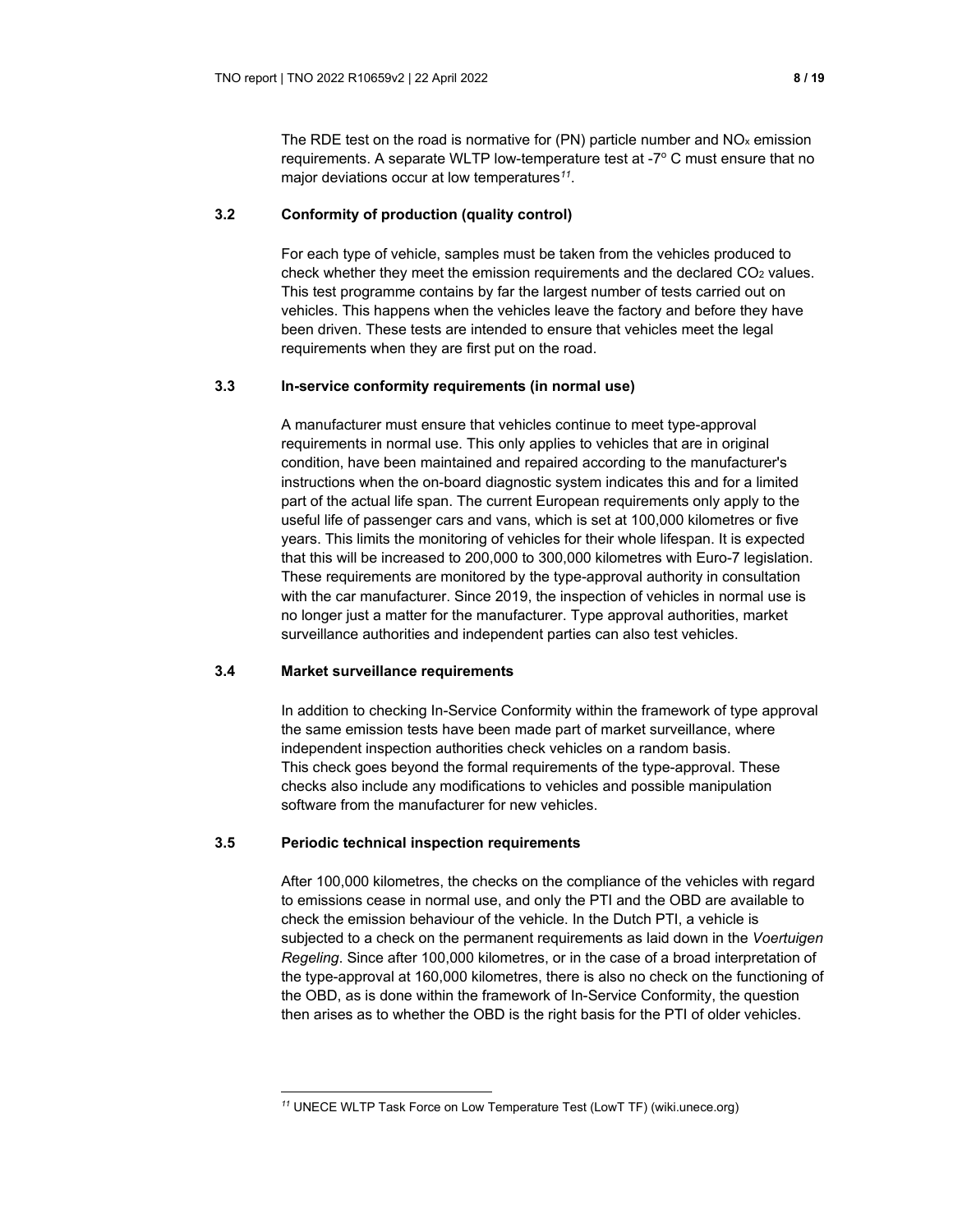The PTI requirements follow from the minimum requirements set out in the European Directive for Periodic Inspection 2014/45/EU*<sup>1213</sup>*. In this adaptation of the old Directive 2009/40/EC, which since May 2018 is no longer in force, the role of the OBD was increased, at the time under the assumption that this was more effective. The Dutch PTI requirements correspond to the minimum requirements in the European Directive for petrol cars. For diesel cars, the Netherlands has introduced a more effective test for particulate filters than is described in the European Directive. The test of a particulate filter is carried out in the Netherlands with a particle counter.

#### **3.6 Roadside inspections**

The roadside inspections are mainly intended for heavy road vehicles and for safety. For light vehicles, this is limited to a number of visual inspections similar to the PTI. For most problems, a referral is made back to the PTI. A vehicle can then be given WOK status (*wachten op keuring* - waiting for Inspection), after which a technical inspection at a RDW inspection station is required before the vehicle can be used again.

The European Directive on the technical roadside inspection of commercial vehicles circulating in the Union applies to heavy commercial vehicles*<sup>14</sup>* but allows Member States to inspect vans and passenger cars as well.

### **3.7 Developments of European legislation**

Currently, vehicle emissions, which are emitted over the lifetime of the vehicle, have the attention of Brussels: Firstly, in July 2023, the DG-GROW is expected to propose to extend the type-approval requirements for vehicles to a longer useful life than the current 100,000 kilometres and five years. This will include consideration of the difference in assessment between vehicles that meet type-approval requirements and those that are not in original condition or well-maintained and are still allowed to drive on public roads. Secondly, the European Commission, through its DG-MOVE department, has announced*<sup>15</sup>* that it will review the periodic inspection directive. Specifically, it states: "to ensure the environmental performance of vehicles during their lifetime. [...] to perform meaningful emission tests during vehicle inspections." Thirdly, under UNECE*<sup>16</sup>*, partly at the insistence of the CITA, the globally cooperating parties for periodic inspections, work is being done to improve the emission behaviour of vehicles over their entire lifetime ("whole lifetime"). The Netherlands has expressed its support for such improvements.

*<sup>12</sup>* Directive 2014/45/EU of the European parliament and of the council on periodic roadworthiness tests for motor vehicles and their trailers.

*<sup>13</sup>* Beleidsstudie naar het voorkomen en bestrijden van emissiefraude bij wegvoertuigen, TNO & VUB voor Vlaams Planbureau voor de Omgeving, Brussel, 2020.

*<sup>14</sup>* Directive 2014/47/EU

*<sup>15</sup>* Revision of the Directives of the Roadworthiness Package, Ares (2021)6015595 - 04/10/2021.

*<sup>16</sup>* ECE/TRANS/WP.29/2021/148, Proposal for a Framework Document on Vehicle Whole-Life **Compliance**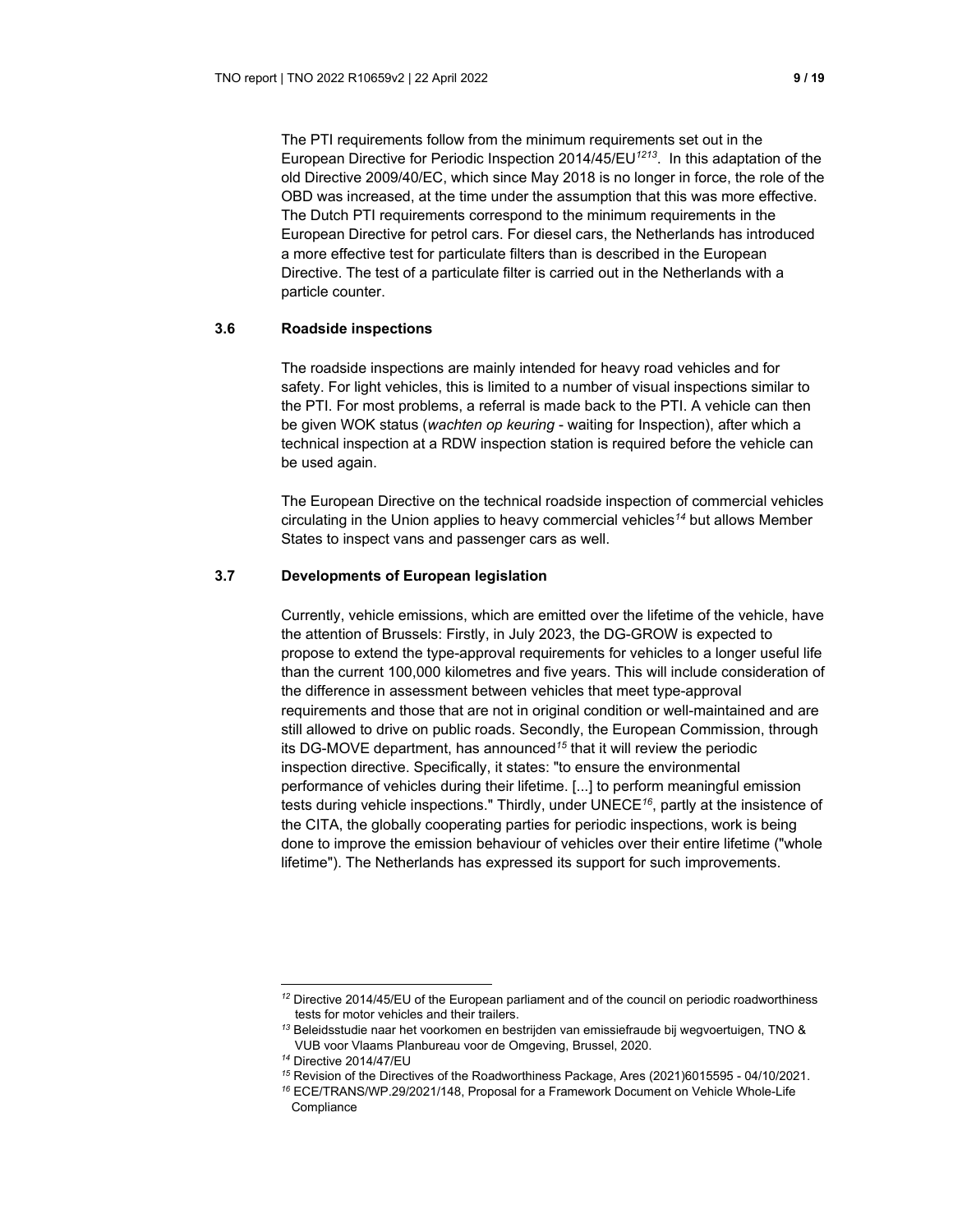# 4 Approaches for detecting vehicles with defects

Detecting defective diesel particulate filters is easier than detecting defective threeway catalytic converters. With a defective particle filter, particulate emissions are always increased, regardless of the conditions and use of the vehicle. A particulate filter test at idling speed is indicative of on-road emissions. For petrol cars, emissions vary greatly, both with conditions and over time under the same conditions. This variation makes it difficult to detect any defects in the exhaust aftertreatment system. A study in 2018 showed that of the 50 vehicles tested with high mileage, 6% were responsible for 36% of the total  $NO<sub>x</sub>$  emissions. Defective vehicles therefore have a major impact on average NOx emissions.

# **4.1 Execution of emission tests during the PTI**

There are several aspects to be taken into account when detecting vehicles with systematically high emissions. Firstly, a test with a stationary vehicle, such as in the garage during the PTI, is not necessarily representative of the average emissions of the vehicle on the road. Secondly, a short test, including on road measurements, may not be representative of average vehicle emissions because emissions from petrol cars can fluctuate widely over time. Thirdly, problems with high emissions from petrol cars can have different causes and therefore different characteristics in terms of exhaust gas composition.

The simplest problem with the three-way catalytic converter is a problem with the catalytic converter surface itself*<sup>17</sup>*. If there is no longer any conversion in the catalytic converter from harmful to harmless substances, all emissions are permanently increased. A CO test may be able to detect this. High  $NO<sub>x</sub>$  emissions are probably caused by a problem with the control of the catalytic converter and the lambda sensor. This sensor is used to very precisely, within narrow margins, achieve an optimal air-fuel ratio (lambda) in the engine of 1.00, which is necessary for a very efficient operation of the three-way catalytic converter. If  $NO<sub>x</sub>$  emissions are increased, CO and hydrocarbon emissions are unlikely to be significantly increased. A CO test is therefore not indicative of high  $NO<sub>x</sub>$  emissions. The current PTI test, in which the lambda value may be a maximum of 1.03, is too broad to detect this*<sup>18</sup>*.

#### **4.2 Remote sensing measurements**

Remote sensing has been used for decades to detect defects that lead to increased emissions. In America, there are states where several low readings at a road portal can lead to an exemption from the PTI test. At the same time, car drivers with high emissions are warned about possible problems.

In Europe, there has only been a long-term structural measurement campaign in Zurich. Measurements from a fixed station have been used to investigate whether high emissions are repeated.

*<sup>17</sup>* Augmented emission maps are an essential new tool to share and investigate detailed emission data, H2020 project uCARe deliverable report D1.2 (www.project-ucare.eu, GA 815002)

*<sup>18</sup>* On road emissions of 38 petrol vehicles with high mileages, TNO rapport 2020 R11883.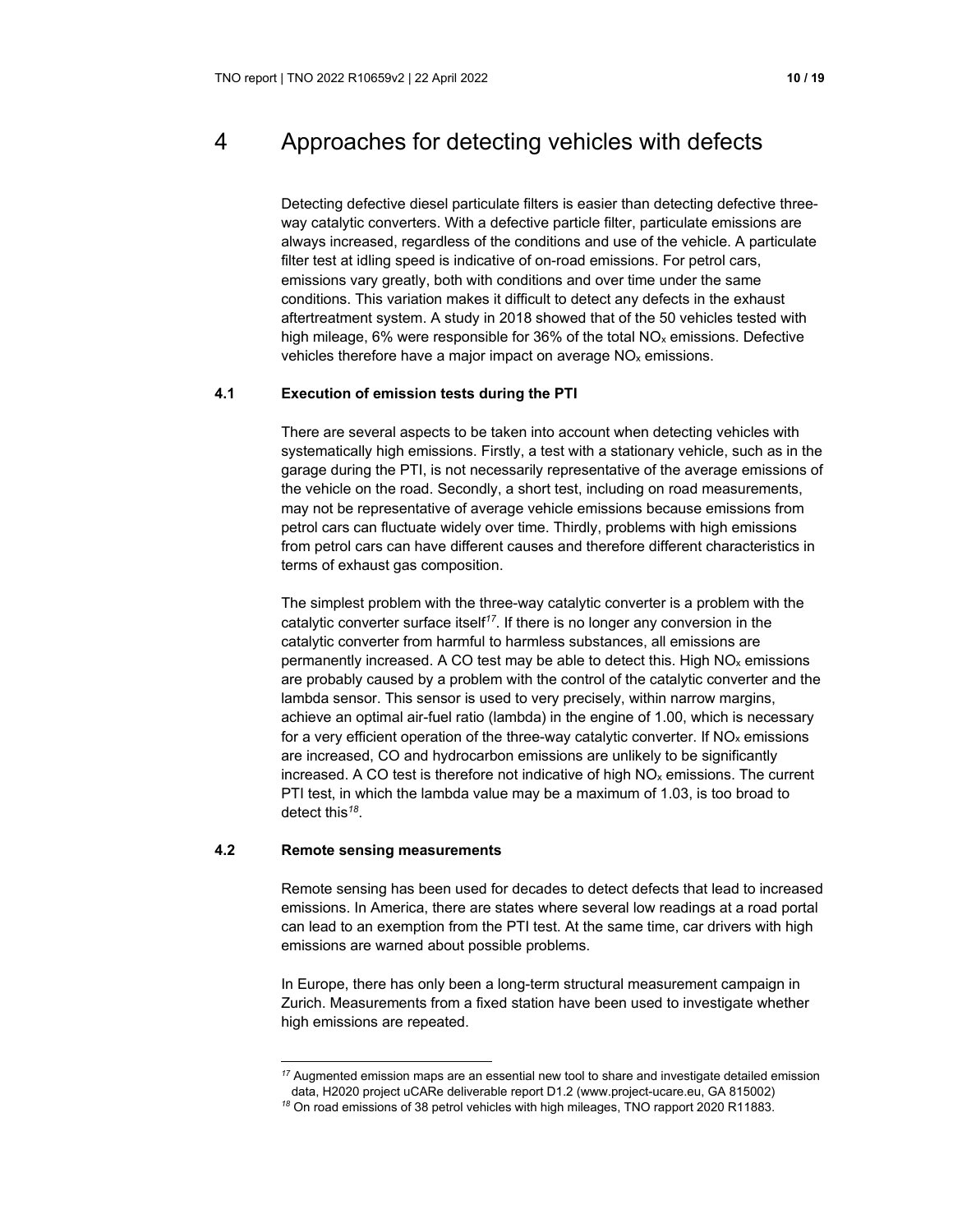This showed that most vehicles with high readings on one day had low emissions the next day. A connection between garage visits and measured emissions also turned out to be very weak.

Remote sensing measurements in Flanders also showed limited correlation between successive measured values on the same car*<sup>19</sup>*. On the motorway, driving conditions seem to be the most constant between different days and measured values. This is especially true for diesel vehicles equipped with SCR, which is warm and functions well on the highway. This can be used to detect SCR fraud and malfunctions. For petrol cars with defects, this does not seem to be a good detection method.

In America, developments are ongoing. In several places, special test rigs are being set up in a tent. Vehicles drive into a tent and remain there for a while with the engine on. In the tent, the exhaust gas is extracted and analysed. In some cases, this is used for preventive maintenance, and in other cases to subject vehicles to closer examination.

In Europe, most parties in the field of remote sensing work together in the European Horizon 2020 research project CARES*<sup>20</sup>*. In this project all applications of remote sensing are present, also those used in support of PTI. There are still limited results on this specific research question of whether remote sensing can be used to support the PTI. The progress of the CARES research project is hampered by the COVID-19 pandemic.

#### **4.3 Roadside inspections**

During roadside inspections, vehicles may be subject to an unexpected roadworthiness test. In the European framework*<sup>21</sup>*, this inspection is required only for heavy goods vehicles on the road. However, the European framework does not prevent vehicles outside this category from also being inspected. Lorries subjected to a control are first subjected to a visual inspection. The inspection for irregularities includes the exhaust system and smoke density or concentration of CO for diesel and petrol vehicles respectively. For vehicles equipped with an emission control system, the CO measurement at idling speed must not exceed 0.5% vol. At an engine speed of at least 2000 rpm, it must not exceed 0.3% vol. The lambda value measurement, for petrol cars, must not deviate more than 0.03 from 1.00.

# **4.4 Registration of problem cases**

Problems, such as defects that lead to high emissions, can occur with specific types of vehicles, brands or techniques used to reduce emissions. For example, some types of diesel particulate filters fail sooner than others*<sup>22</sup>*. Another example is the increased risk of theft of the three-way catalytic converter for certain brands.

*<sup>19</sup>* Analysis of the 2019 Flemish remote sensing campaign, Vlaams Planbureau voor Omgeving, Brussel, 2020.

*<sup>20</sup>* https://cares-project.eu/

*<sup>21</sup>* COM/98/0117

*<sup>22</sup>* Follow-up research into the PN limit value and the measurement method for checking particulate filters with a particle number counter, TNO rapport 2020 R10006.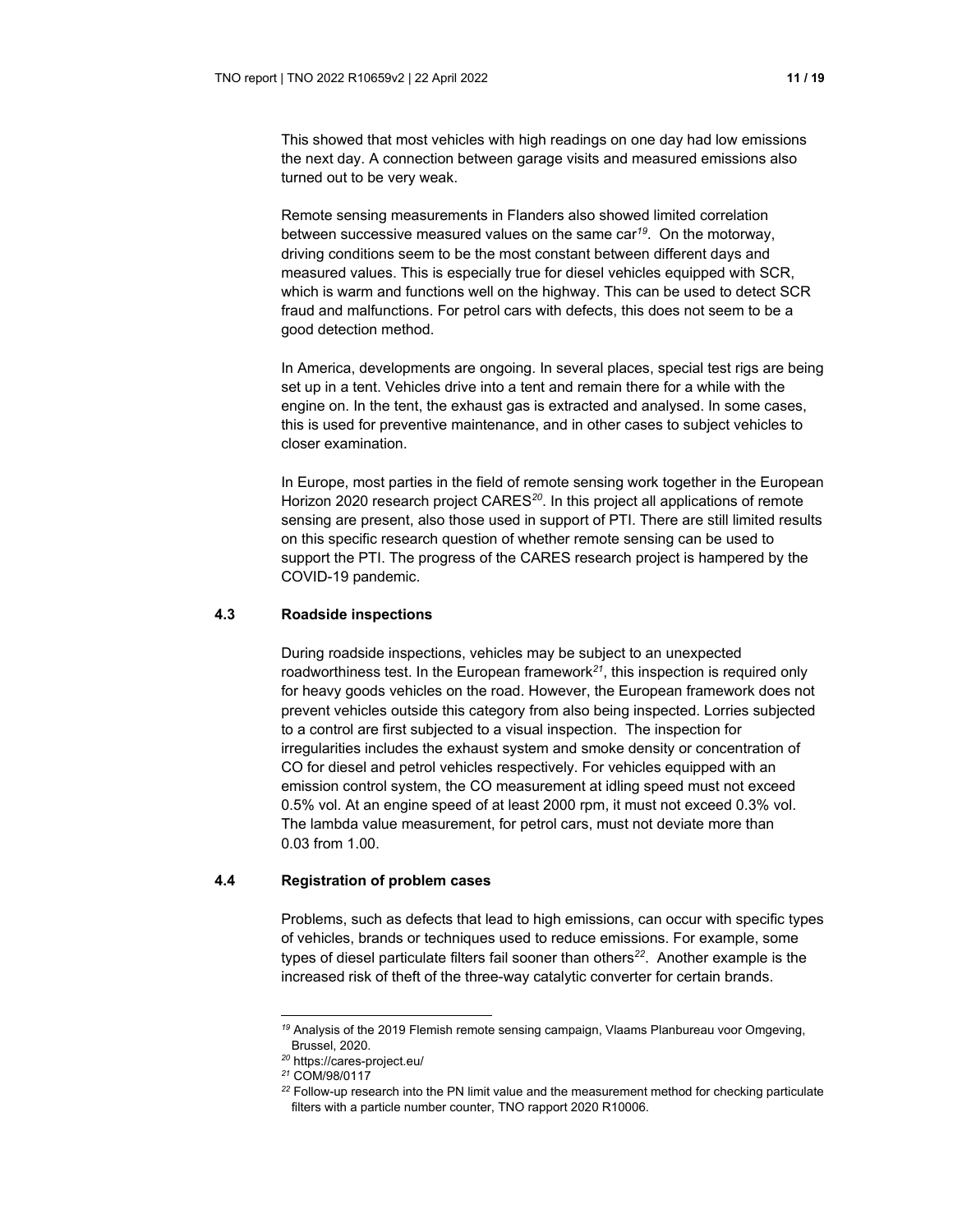Problem tracking and inventorying can help reveal these weaknesses and facilitate risk-based assessment. This will increase effectiveness and probably reduce costs. One possible approach is to keep track of all PTI test results in a centralised database so that the database can be used for statistical analysis.

### **4.5 Inferior replacement parts**

In a communication with the authors, the Dutch Human Environment and Transport Inspectorate shared some of its experiences. In the course of its work, it has observed that replacement parts, in particular three-way catalytic converters, are in circulation that do not reduce emissions at all. The fitting of proper replacement parts would lead to  $NO_x$  emissions of 2000 mg/km, a factor of 20 times higher than the average. These are the emission levels associated with vehicles built before 1987, before the three-way catalytic converter was widely introduced. The extent of the problem is not known, but if even 1% of vehicles drive around with an empty shell instead of a properly functioning catalytic converter, this has a significant impact on total  $NO<sub>x</sub>$  emissions. An emissions test in the PTI will also detect this problem, but only at a later stage, when the vehicle with the inferior catalytic converter is on the road and eligible for a PTI test.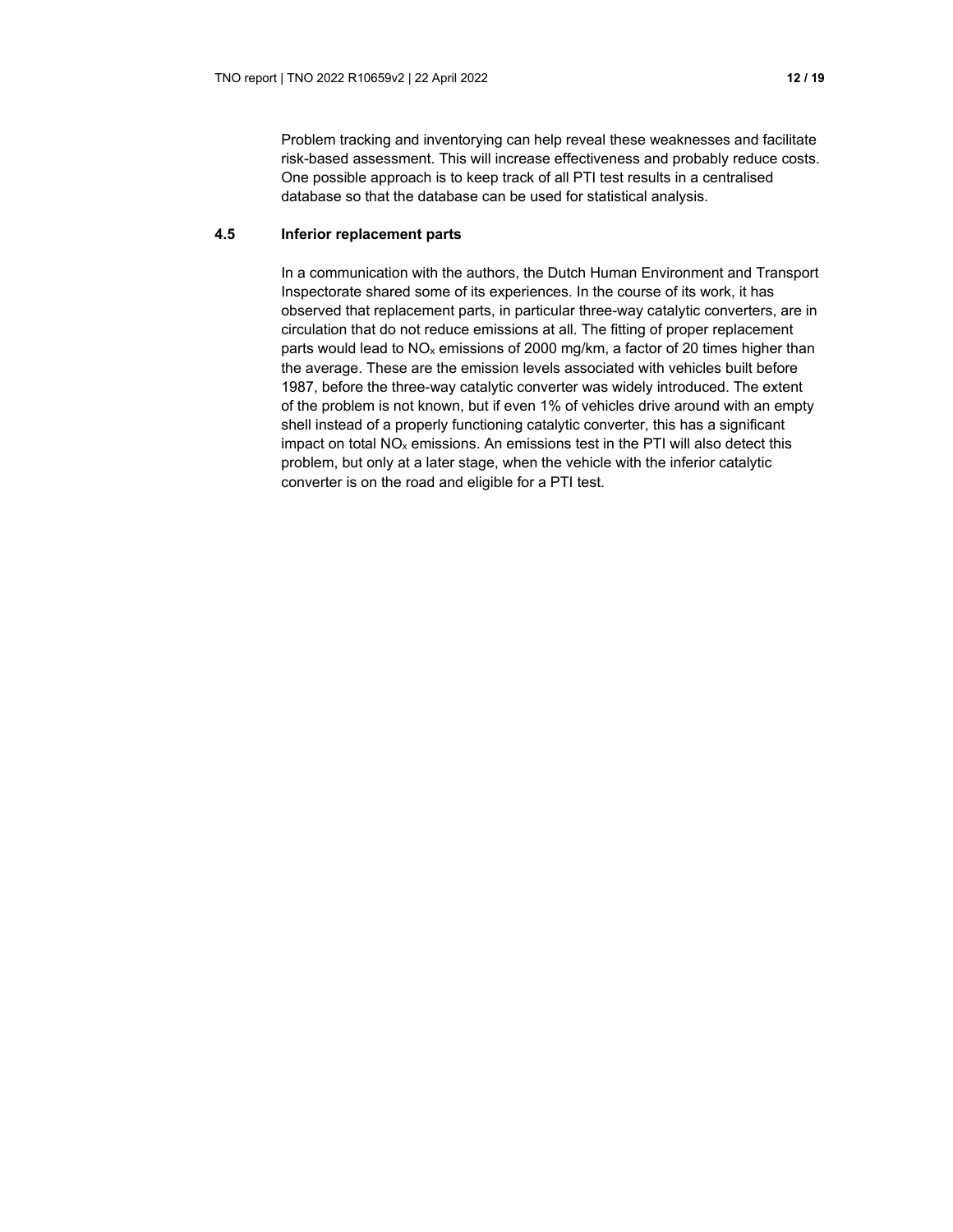# 5 Further elaboration on testing of petrol cars

The current PTI tests and checks for the operation of three-way catalytic converters on petrol cars are not effective in detecting defects and the associated high emissions. In the first TNO study in 2018 of petrol cars, all vehicles with high  $NQ_x$ emissions successfully passed the PTI test. In some cases, this PTI check was limited to reading the OBD system. In the second study, in 2020, an actual PTI emissions test was also carried out, even if the OBD did not give any error codes. The tests were in accordance with the PTI test, but no vehicle with high  $NO<sub>x</sub>$ emissions failed the test*<sup>23</sup>*.

The legal requirements concerning the environment are covered by the permanent requirements of the Vehicles Regulation*<sup>24</sup>*:

- 1. At idling speed: 0.3% vol. of carbon monoxide, if the vehicle was put into service after 30 June 2002;
- 2. At increased speed: 0.2% carbon monoxide by volume, if the vehicle was put into service after 30 June 2002, whereby the lambda value must lie between 0.97 and 1.03.

Petrol passenger cars with a maximum permitted mass not exceeding 3,500 kg, which were put into operation after 31 December 2005, are not tested during the PTI, but the OBD system is read out. Only if the read-out fails or if emission-related error codes are found, will an emission test be carried out, as described in the Vehicles Regulation:

"In deviation from the previous paragraphs, for vehicles equipped with an emission-related OBD system, it is permissible to carry out [...] by reading out the OBD system with the help of the reading device. The display may contain the P code, a descriptive text or a combination of both. Compliance with Article 41 is achieved if there is a faultless OBD system. If emission-related fault codes are detected or the readiness test is not completed, an assessment shall still take place in accordance with paragraphs 1 to 8 of this Article."

In principle, therefore, a vehicle cannot fail a PTI test by means of an OBD readout alone, but a vehicle can pass a PTI test based on such a readout.

The test was developed when the three-way catalytic converter was introduced on petrol cars in 1992. Since then, only the values and procedures have been tightened. At the time, malfunctioning catalytic converters and malfunctioning lambda control were the main problems. Note that an exhaust emission test existed before this regulation. Based on an equivalence assessment, the emission test was replaced at the time by reading the OBD. One of the reasons for this was that the emission test was considered too cumbersome.

Later, the emission test was reintroduced for the situation where the OBD check was unsuccessful or emission-related fault codes were stored in the OBD.

*<sup>23</sup>* On road emissions of 38 petrol vehicles with high mileages, TNO rapport 2020 R11883.

*<sup>24</sup>* Regeling voertuigen: https://wetten.overheid.nl/BWBR0025798/2022-01-01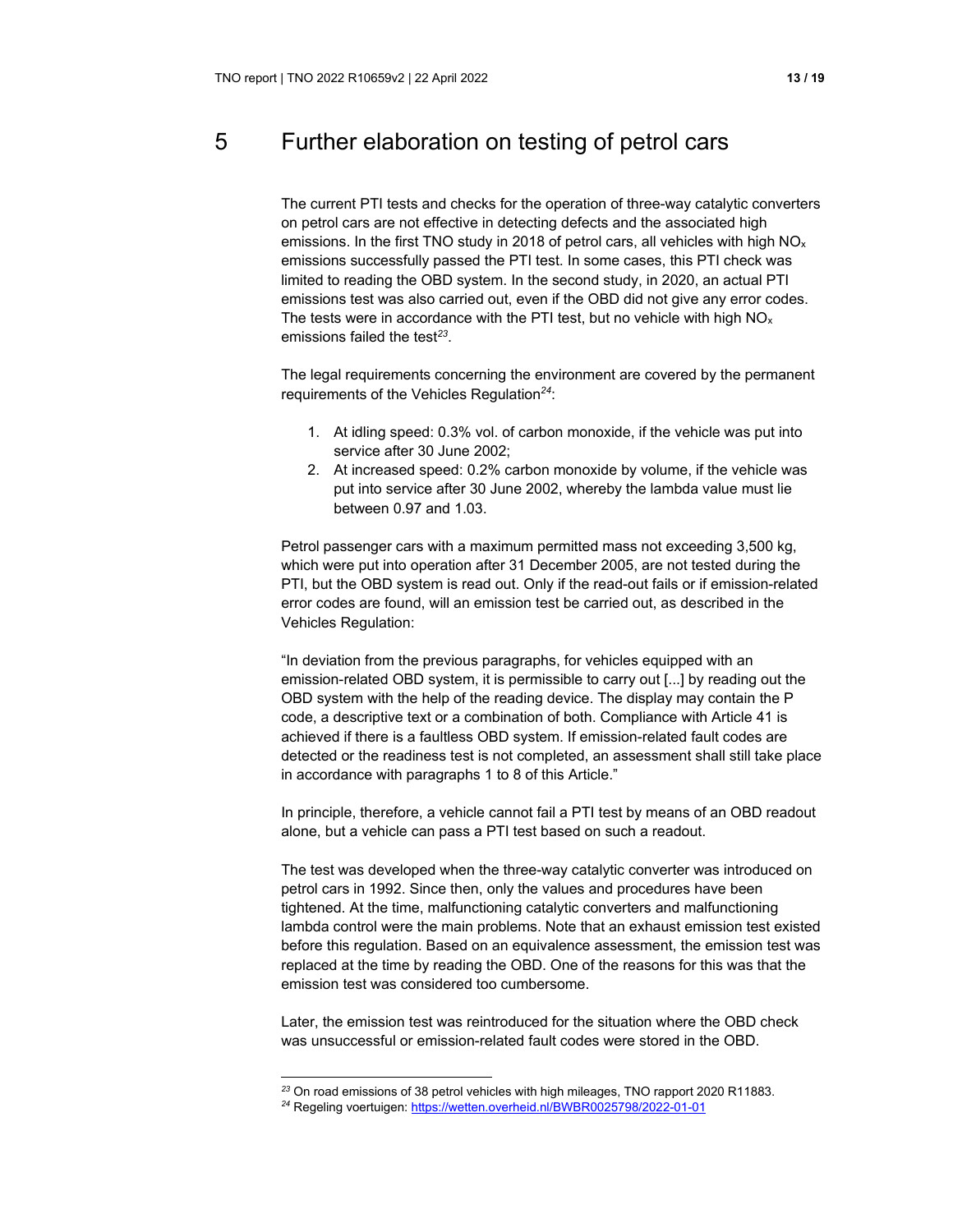The European PTI directive allows the introduction of an improved emissions test for checking the operation of three-way catalytic converters if this becomes available as a result of progressive insights.

### **5.1 OBD reading in combination with an emission test**

In the current PTI, after a visual inspection and in the absence of emission-related fault codes in the OBD, an emission test no longer needs to be carried out after passing the readiness test. Making the emission test mandatory in the PTI, regardless of the results of the OBD, is a simple improvement to the PTI. This can be done with current equipment and will improve the chances of finding major problems with high emissions. Detection of the reduced performance of the three-way catalytic converter can be further enhanced by limiting pre-conditioning, by driving the vehicle around until the catalytic converter is very warm and functions better.

Six of the 38 vehicles (16%) in the 2020 study passed the current PTI with increased NOx emissions, around four times the average emissions*<sup>25</sup>*. Some of these vehicles would be rejected using an emissions test.

The test procedure itself allows the engine and three-way catalyst to be warmed up considerably prior to the test, for example by driving fast and dynamically, thus improving the performance of the three-way catalytic converter. An adaptation of the test procedure should prevent this, so that normal operation of the catalytic converter is tested.

# **5.2 Tightening of the lambda value**

The lambda value in modern vehicles varies between 0.99 and 1.01. The limits of 0.97 and 1.03 will only detect the most serious problems. A tightening of the limits to 0.99 and 1.01 might be a simple adjustment to the PTI test, which could detect some of the problems. Directive 2014/32/EU prescribes the minimum accuracy and resolution of an exhaust gas tester. Further research is needed to verify that these accuracies are sufficient for a possible tightening of the limit values. An alternative would be to use a separately monitored lambda sensor. The lambda value must be displayed with a minimum resolution of 0.001. Two of the 38 vehicles investigated (5%) could thus be identified as high emission vehicles. These vehicles have emissions between 264 and 1267 mg NOx/km. Repairing these vehicles yields a potential saving of 244 to 1180 mg NOx/km per vehicle for 2.5% of the vehicles. This is at a minor increase in cost for the test. An interim solution is a follow-up test in the PTI if the lambda values are not in a close range. This could be a specific check of the lambda sensor itself. The exact savings potential must be demonstrated by means of follow-up measurements.

# **5.3 Inspection of the lambda sensor**

High  $NO<sub>x</sub>$  emissions are mainly related to a lambda value greater than 1.00. This is normally not related to a high CO value, so this problem will not be detected.

*<sup>25</sup>* European Directive 2014/32/EU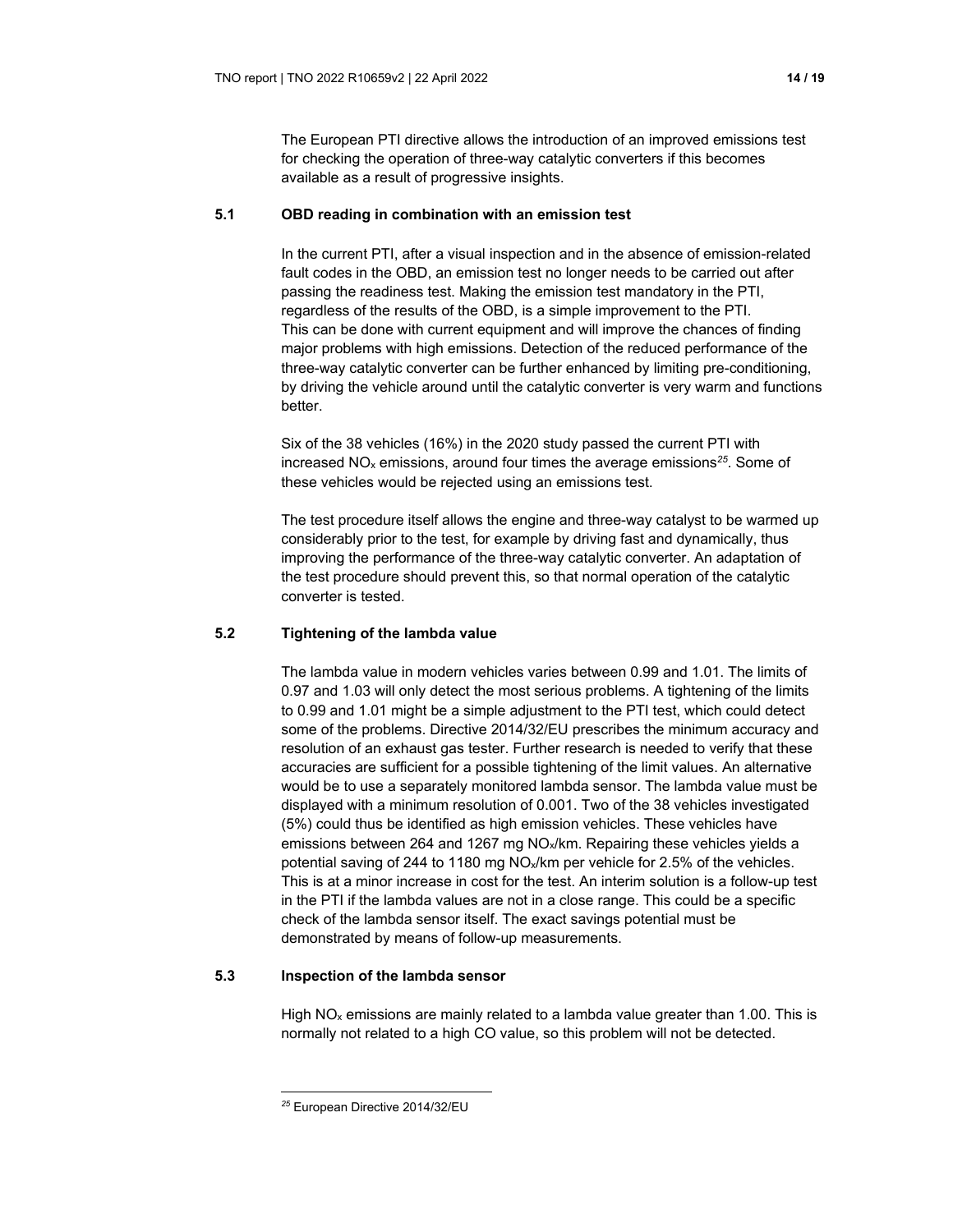This is normally not associated with a high CO value, so the CO test will not detect this problem. The tightening of the lambda value may not detect all problems with the lambda control. A separate test of the lambda sensor itself, as a critical part of the operation of the three-way catalytic converter, may be better suited to pinpoint specific problems. Such a test could compare the lambda value communicated over the OBD port with a lambda measurement on the exhaust gas tester. The lambda sensor remains in the vehicle. The check of the lambda sensor may indicate that the sensor needs to be replaced for the three-way catalytic converter to work properly. A defective lambda sensor was found in two of the 38 vehicles tested. If there are indications of a defective lambda sensor, for example due to deviating lambda values, this is a possible next step to determine whether the lambda sensor needs to be replaced. This test does not have to incur additional costs. Lambda measurements are available on existing exhaust gas testers. Only other parameters need to be looked at.

#### **5.4 Cold start test**

In some cases, the three-way catalytic converter no longer functions properly. The effectiveness of the catalytic converter surface may have been reduced. Or the original catalytic converter may have been replaced by a replacement catalytic converter which works less well or not at all. The harmful substances are then no longer converted, even if the lambda value fluctuates precisely around 1.00. The proper functioning of the catalytic converter is critically tested during the cold start of the engine. A good catalytic converter will reduce emissions within 20 seconds. Catalytic converter defects can be recognised both by the length of time it takes for the catalytic converter to become effective and by the concentration levels of pollutants over the course of the test. Of the 38 vehicles tested, one vehicle was able to recognise a defective catalytic converter with this method. After replacement of the catalytic converter, an emission reduction of 93% is possible. It is possible to expand the measuring equipment with a  $NO<sub>x</sub>$  measurement, and to map out the time dependence.

The current PTI measurement equipment can be adapted for this purpose. The additional costs for this test are therefore relatively limited. What the effective limit values are for emission levels and time dependence should still be investigated with follow-up measurements. Emissions during the cold start are very high and form a substantial part of total emissions from clean vehicles. It is in the public interest to pay attention to cold start emissions because of their impact on health and the environment, also because these emissions mainly occur at homes.

# **5.5 The second life or 160,000-kilometre test**

Since the manufacturer's responsibility ends after 160,000 kilometres, a one-off comprehensive inspection of vehicles in the first PTI after the 160,000-kilometre mark might be a good starting point for the second half of the vehicles' lifetime. Given the durability requirements of emission control technology up to 160,000 kilometres, there is a chance that some of the technology will no longer function properly. Identifying these defects once and having them replaced with sound parts will lead to improvements for a longer period of time. In the four repaired vehicles from a previous study,  $NO<sub>x</sub>$  emissions were reduced by 37% to 93% after repair. This should be further investigated by means of follow-up measurements.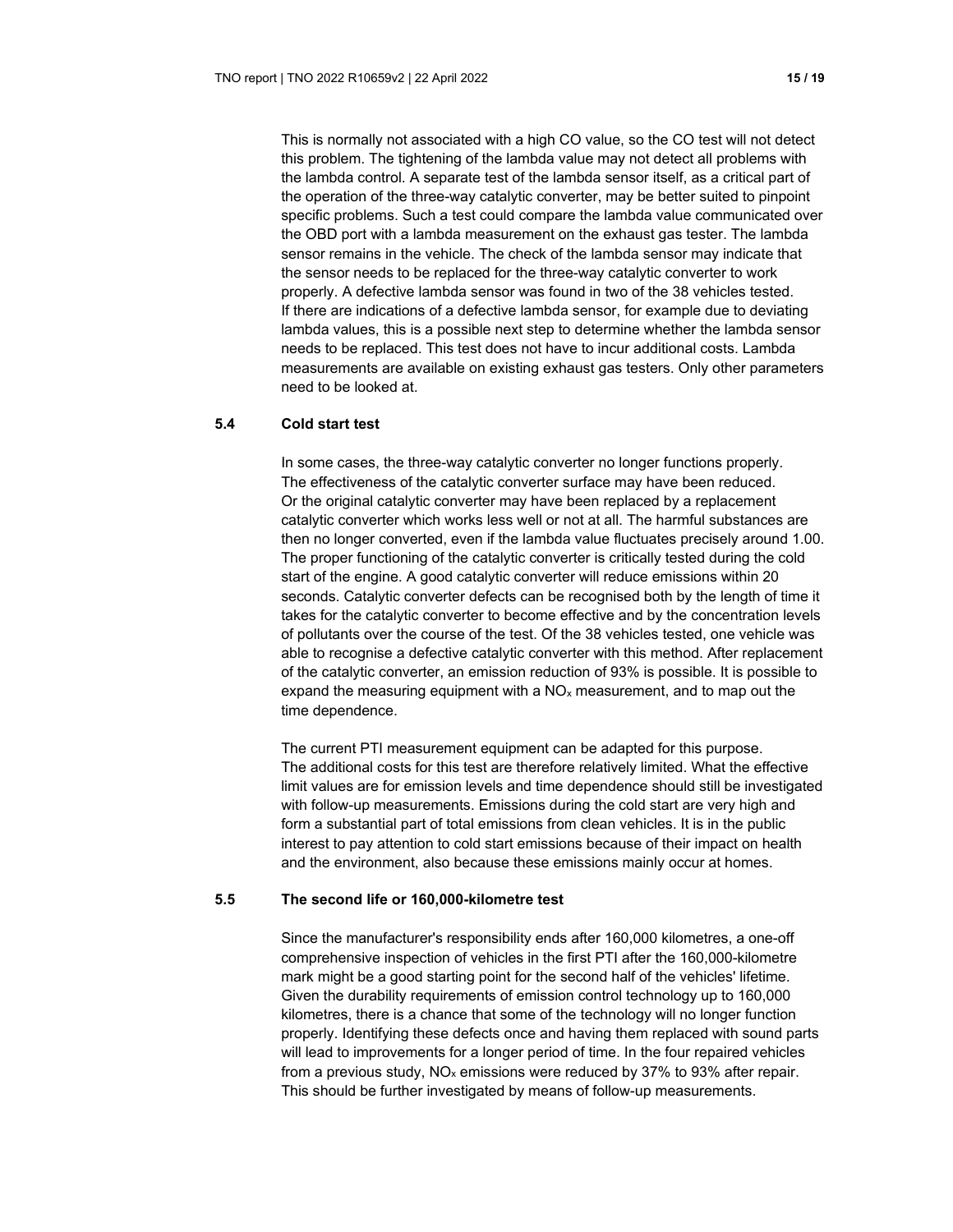Such a more comprehensive test could consist of the above tests, but it is possible that tests to detect faulty components would be too complex, too expensive or too complicated to carry out in the current PTI. In that case, it could be considered to place this one-off test in specialised PTI approval centres throughout the vehicle's lifetime. It may be necessary to use a roller dynamometer test set-up in order to get a good coverage of all normal driving conditions. Centralising the 'second life test' limits the costs, probably to a few hundred Euros per test.

# **5.6 Market surveillance of the OBD**

The mandatory systems in the OBD for detecting defects are largely covered by type approval and are checked within that framework. The question is whether these systems will still function properly after 100,000 or 160,000 kilometres. In principle, switching off or reducing the OBD systems at higher mileages, and thus not detecting defects with high emissions, is a form of illegal manipulation that can be enforced*<sup>26</sup>*. Since 2019, the Netherlands has been required to monitor such matters.

### **5.7 Market surveillance of replacement parts**

If inferior quality parts are fitted when petrol cars are repaired, emissions can be higher as a result. Replacement parts must meet European requirements, but there appears to be a market for poor, uncertified parts. The reason is that a three-way catalytic converter contains precious metals which make a good catalytic converter expensive. The price starts at around €300, while an empty shell, which looks the same on the outside, costs around €50.

There are signals from the market that inferior parts are being offered and fitted. The impact of this is considerable at the vehicle level. A single car that drives 100,000 kilometres with a non-working catalytic converter easily produces 0.2 tonnes of NO<sub>x</sub>. So, 5,000 vehicles without functioning catalytic converters can emit 1 kt of  $NO<sub>x</sub>$  in the second half of their life.

# **5.8 Conclusions**

The proposed approaches and tests can also be combined. A reintroduction of an emissions test for petrol cars with three-way catalytic converters, instead of or in addition to OBD reading, can be done quickly. Tightening up the lambda rejection standard and restricting the conditions under which the test may be carried out can, in principle, also be implemented quickly. Performing a new lambda sensor test can, possibly at a later stage, be carried out as an addition to the original emission test. The 'cold start test' requires further development but makes the PTI more focused on the impact of vehicle emissions on the environment and health. The 'second life test' is strongly linked to good maintenance and high-quality replacement parts. This fits in with a broader approach.

The possible extra costs of a new PTI test can be offset against the costs of damage caused by emissions. The social damage per kilogram of  $NO<sub>x</sub>$  emissions was established by CE Delft at €34.70<sup>27</sup> for the (traditional) NO<sub>x</sub> problem.

*<sup>26</sup>* European Regulation (EU) 2018/1858

*<sup>27</sup>* Handboek Milieuprijzen 2017, CE Delft 2017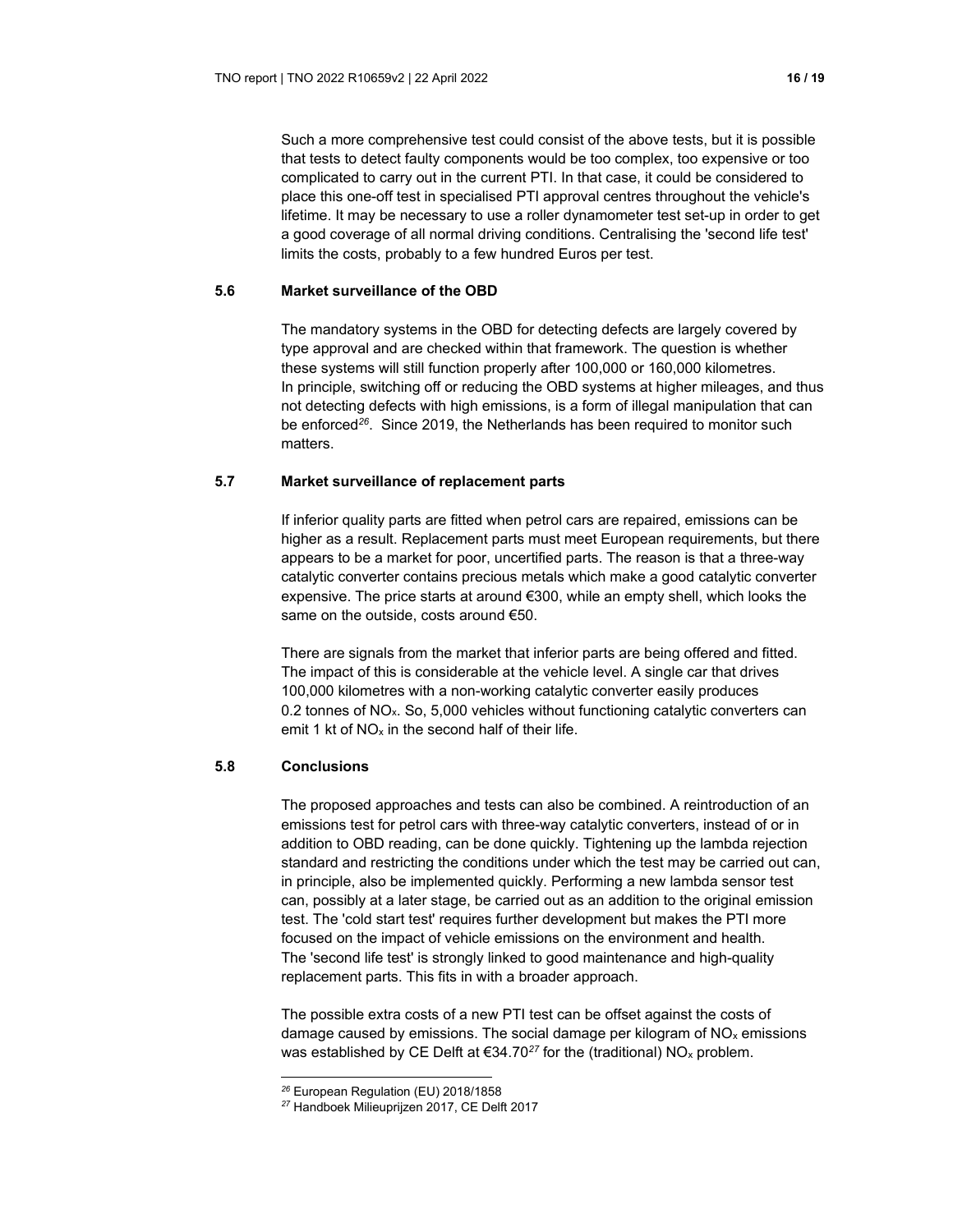This does not include the social damage associated with construction project delays, however. Measures with the potential to save one kton of NOx emissions or more may thus cost €35 million, making measures in the PTI to reduce emissions rapidly cost-effective.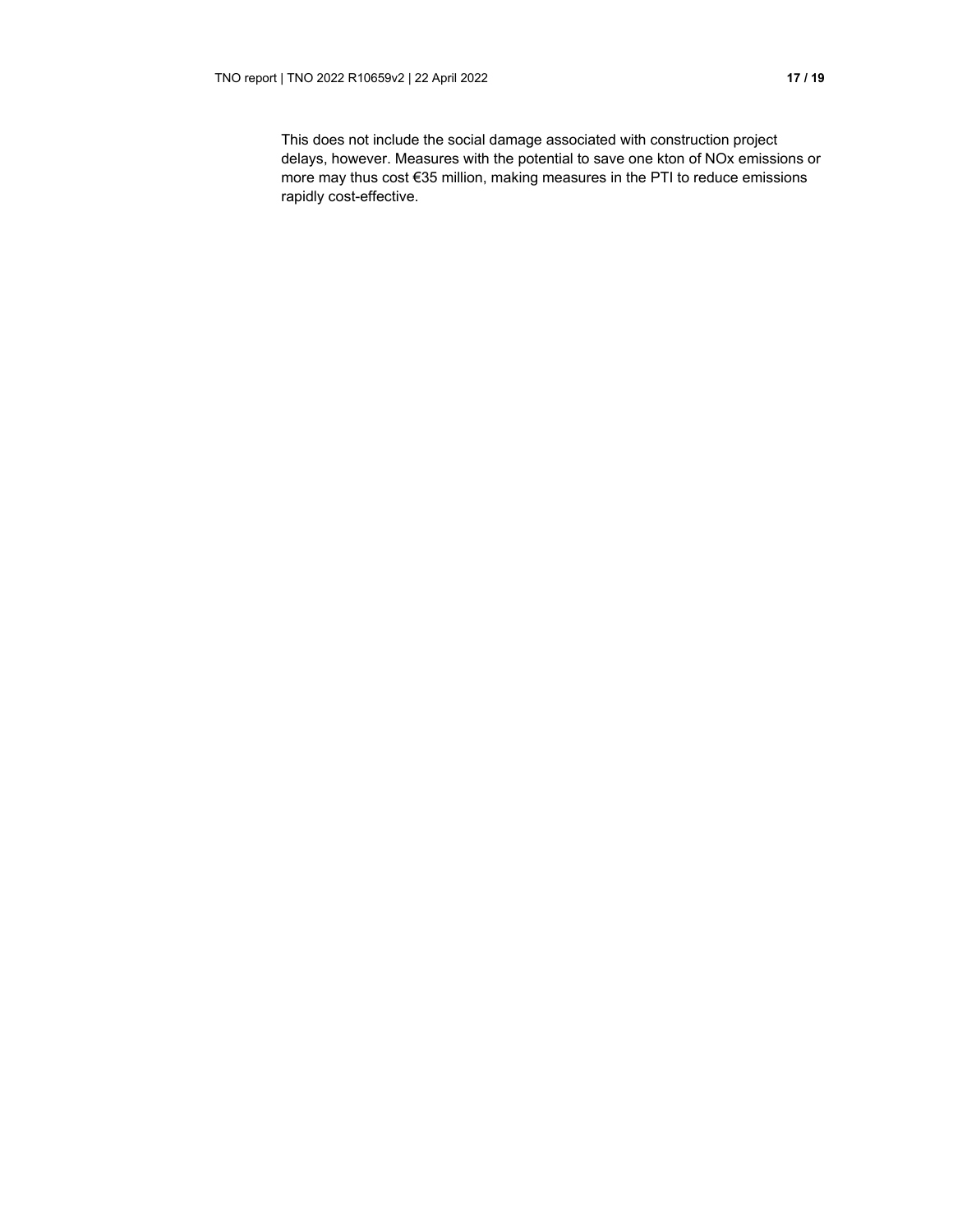# 6 Conclusions

Detecting petrol vehicles with high  $NO<sub>x</sub>$  emissions only makes sense if a vehicle is tested in accordance with legal requirements, on the basis of which repairs can be enforced. At present, only the PTI, which imposes permanent requirements, offers the possibility to conclusively determine defects throughout the entire lifecycle of a vehicle. The test procedure in the PTI, which checks the proper functioning of the three-way catalytic converter with lambda sensor, can be improved. In some cases, this can be done on the basis of the current rules and measuring equipment; in other cases, it will require new and perhaps more advanced equipment in specialised PTI inspection companies.

Vehicles registered from 1 January 2006 onwards do not now need to undergo an emissions test if the OBD has been successfully read without any emission-related fault codes. Reintroducing the emission test into the PTI, also for newer vehicles, will detect the most serious problems. If the limit values for the lambda values are subsequently tightened from 0.97-1.03 to limit values in the region of 0.99-1.01, a number of defective vehicles will be detected. Restricting the conditions under which the emissions test may be carried out may also help to detect more defective vehicles.

At a later stage, problems with the lambda sensor of newer vehicles with OBD can be identified more easily by checking the lambda value in the OBD by means of a measurement in the exhaust. The need for the replacement of a lambda sensor is thus effectively established.

Given the high emissions from petrol cars during a cold start, a targeted cold start test in the PTI is a way to broadly identify problems with the three-way catalytic converter. The test procedure will have to be developed further but does not require new testing equipment in the PTI, except that the measurement of  $NO<sub>x</sub>$ concentrations may have to be added. Such test equipment, the so-called five-gas tester, already exists.

Given that durability requirements for the vehicle manufacturer for the three-way catalytic converter apply up to 160,000 kilometres, a separate more extensive PTI test once after 160,000 kilometres is an option to bring a vehicle into good condition for the second half of its service life. This involves replacing parts that no longer meet the applicable requirements after the 160,000-kilometre threshold.

In addition to possible adjustments to the Dutch PTI test, the Netherlands is making efforts at a European and UNECE level to increase the life cycle requirements and inspection to 200,000 kilometres and beyond. The inspection possibilities must be expanded and simplified. There are also developments concerning the European framework and UNECE regulations for periodic inspections. The insights from the Netherlands can provide direction for an effective new approach to PTI and, with that, lay a good foundation for a new PTI test that results in low emissions over the entire life span of a vehicle.